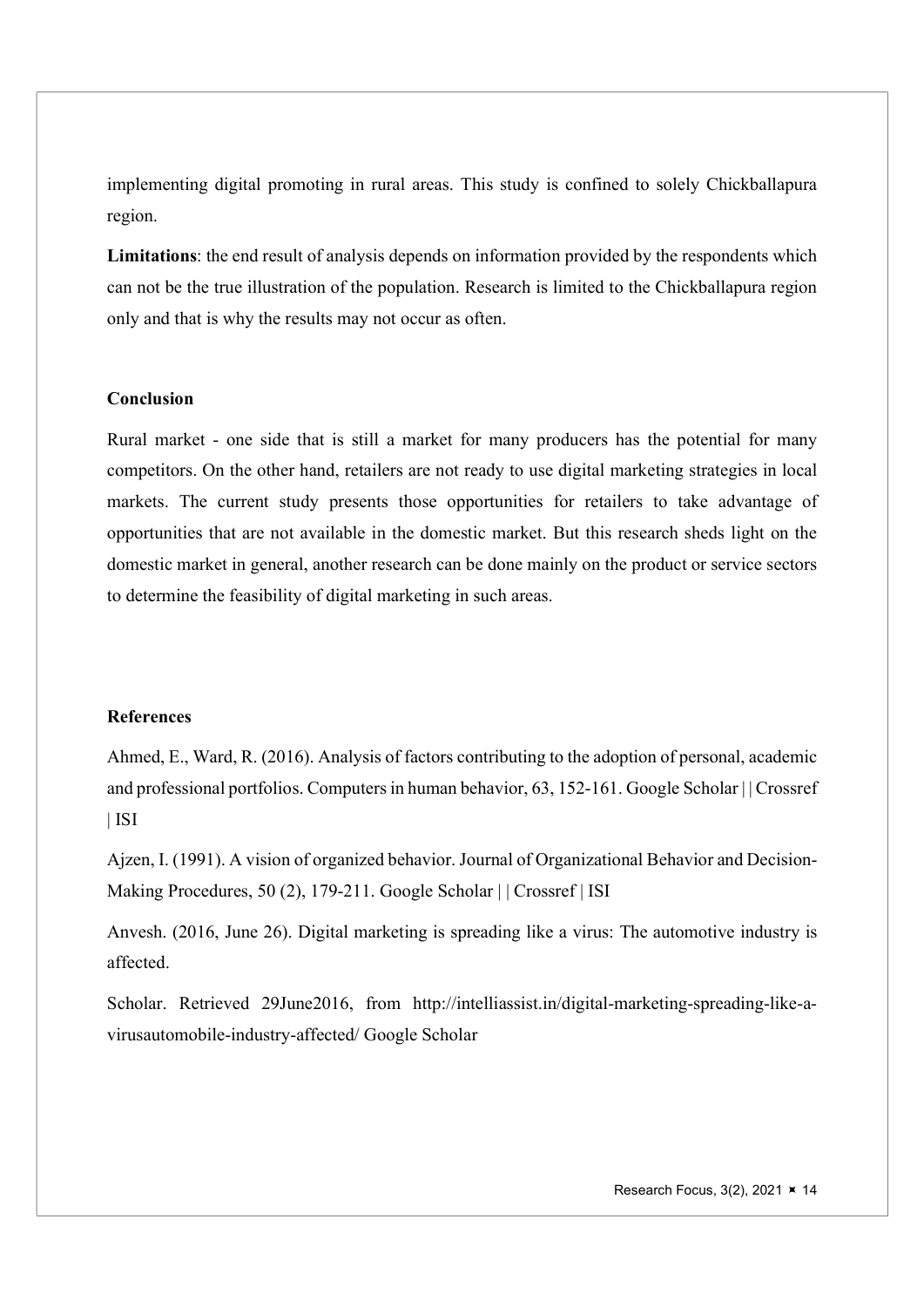# Ethics of Management Philosophies

Ilinca BANIȚĂ

Domestic and International Business, Banking and Finance-International Business, Romanian-American University, Romania

### Abstract

Management, from a very simplistic perspective is about directing the company's resources, to meet the strategical master plan of the business. Nowadays, the work environment changed dramatically from how it looked 20 years ago or more, in terms of diversity and collaborated workforce. Here we can talk about migrating workforce, outsourcing companies or even integrating AI in daily business, intercultural structure implementing globalized end to end business solutions such as software solutions or conceptual strategic models. If in the past, people hired in a national company were a community relevant to its location, cross cultural environment workforce demands creating a coordinated approach in terms of strategy and resources conveying a sustainable business environment. One of the key aspects nowadays is to successfully manage the employee retention so that the business can meet its standards. All these changes and interdependencies require a refreshed approach described under the ethics of management philosophy.

Keywords: ethics, management, intercultural, strategy, management philosophy, ethics of management philosophy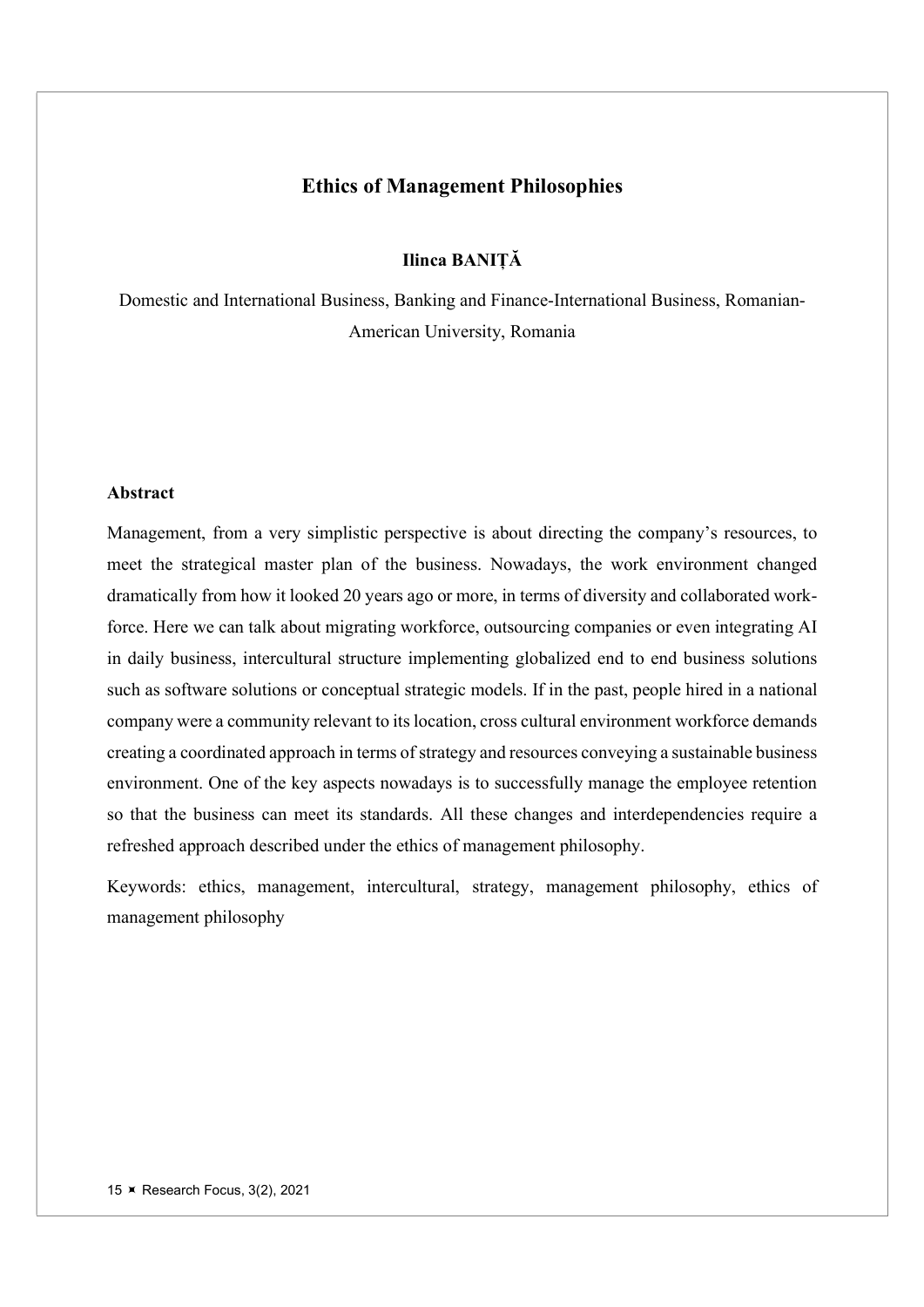### **Introduction**

Why do we need a management philosophy? Because the most valuable resource within a company is the human factor and considering that a company's purpose is to maximize its profit, the company should act in two precise directions: producing value using economical strategies and also raising valuable employees.

Which are the means to raise valuable employees? How do we develop coherent and consolidated policies within an organization?

A modern company in order to find its most appropriate management strategy would do a good job abiding (UDHR, 1948) which sets directions for civil, cultural, economic, political and social rights, described under the Human Rights Conventions that evolved to a much higher degree of intricacy over the time.

Then let's look into the Management Theories that changed with time, from setting directions while transforming small manufactures into industrial productivity establishments to contemporary multicultural organizations.

Thus we can start from The Manager, by (Fayol, 1909) "A replacement should always be named in advance to replace the absent or delayed director Authority must always be represented".

Then The Principles of Scientific Management were stated by (Taylor, 1911) in the sense that "The remedy for this inefficiency lies in systematic management, rather than in searching for some unusual or extraordinary man."

Mayo (1945) was the one analysing behavior of people within the work environment, resulting in the Human Relations Theory explaining that "Management, in any continuously successful plant, is not related to single workers but always to working groups. […] management succeeds (or fails) in proportion as it is accepted without reservation by the group as authority and leader."

Weber (1946/1958) was the one setting a clear direction saying that "Precision, speed, unambiguity, knowledge of the files, continuity, discretion, unity, strict subordination, reduction of friction and of material and personal costs" under The Bureaucratic Theory.

The Human Side of Enterprise where (McGregor, 1960/2006) describes The X & Y Theory that brings to our attention key aspects to the ethical concepts of management "Many of our attempts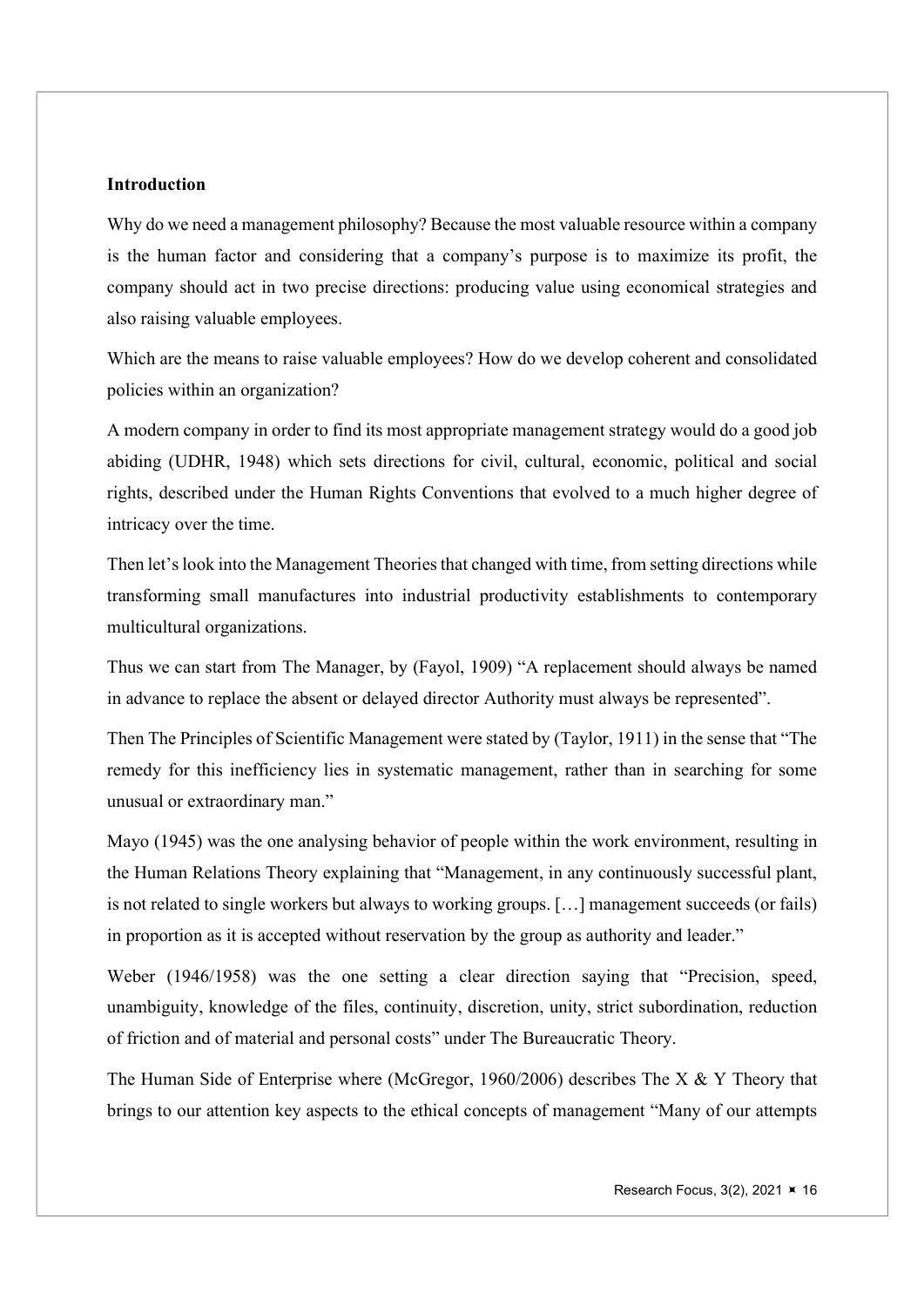to control behaviour […] are in direct violation of human nature. […] Discussion of the idea of controlling human behaviour raise justifiable apprehensions about possible manipulation and exploitation."

Bertalanffy (1968) General System Theory sets common patterns "The real values of humanity are not those which it shares with biological entities, the function of an organism or a community of animals, but those which stem from the individual mind" .

The following concept went even into deeper perception, understanding motivational factors within the work environment in (Fiedler, 1970)'s Organizational Behavior and Human Performance "Leadership experience and leader performance - another hypothesis shot to hell".

#### Conceptual Analysis

### 1. Classical Management Theories

The purpose of this article is to raise awareness on how to produce sustainable policies and practices within the business organization having in mind the multicultural aspect of the work environment as it is present in all types of business organizations, from the smallest business establishments to the largest corporations worldwide. Therefore, the blend of globalized economic strategies with socio-cultural diversity and the management theories bring up to the means a manager applies to be successful in developing economic value of the company.

The Manager (Fayol, 1909) role would come with high responsibilities and commitments towards the company, the company's clients and suppliers and also towards the company's stockholders, board of directors, president, vice-president, CEO and from middle management to all workers. Looking at this task only, it is naturally that we will try to find a way to gather and manage all the party's involved information in some structured manner. Therefore, Administrative Management Theory is meant to set order within a business organization by determining precisely who does what and to whom each employee reports to. Within this concept, employees are perceived as productive if they are specialised in their field of activity, so their work will improve due to their skills and the output of their job ensuing efficiency. The hierarchical chart should have been respected and thus responsibility became shared from the top manager to every designated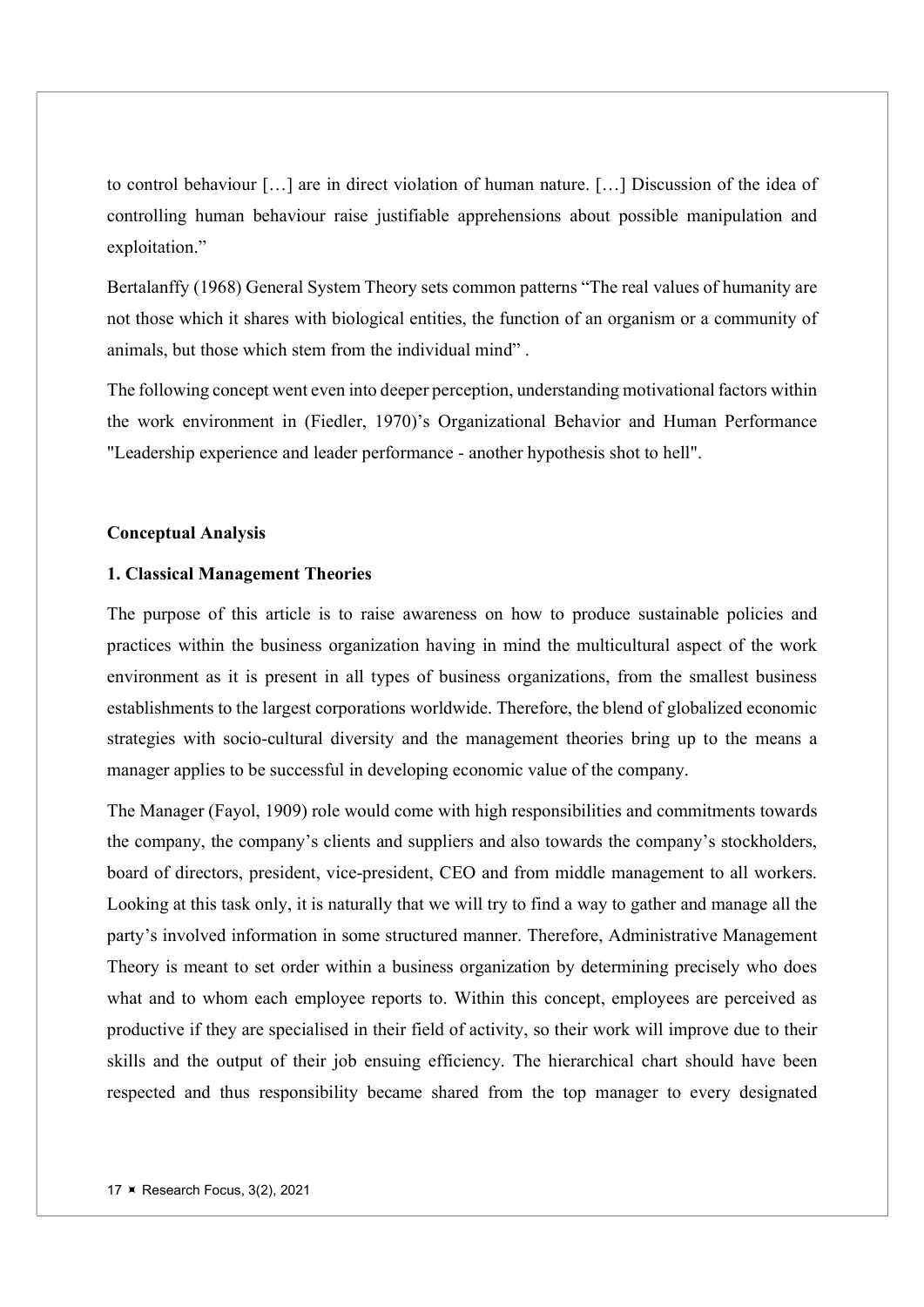department manager to the last supervisor in charge in order to set authority and discipline among workers.

Of course, while creating the organizational chart there would be only one manager responsible for a designated department, and all managers reporting to their superior, this way setting unity in both command and direction. In order for the company to be prosperous the settled goals and strategies were for everyone in the company to follow as their core motivation, while not every one of them had to know the whole picture of the plan but only the information that would help them deliver their best outputs, limited within the organizational chart. The employees would have benefit the freedom of manifestation within the settled boundaries and the companies would promote unity and team work.

The managers should have had an appropriate attitude towards employees in both directions: severe or kind, adapting to the situations they were facing, so that the employee's turnover would remain low. The task that would apply to everyone in the company was to keep the work environment tidy and safe for everybody. Therefore, the manager's prestige is irreplaceable, and the organization cannot function without a manager, even if for a very short while.



Figure 1 - Organization Chart of a large Company Manufacturing Stoves 1914

(Source: 1 - https://courses.lumenlearning.com/wmintrobusiness/chapter/reading-management-theory/)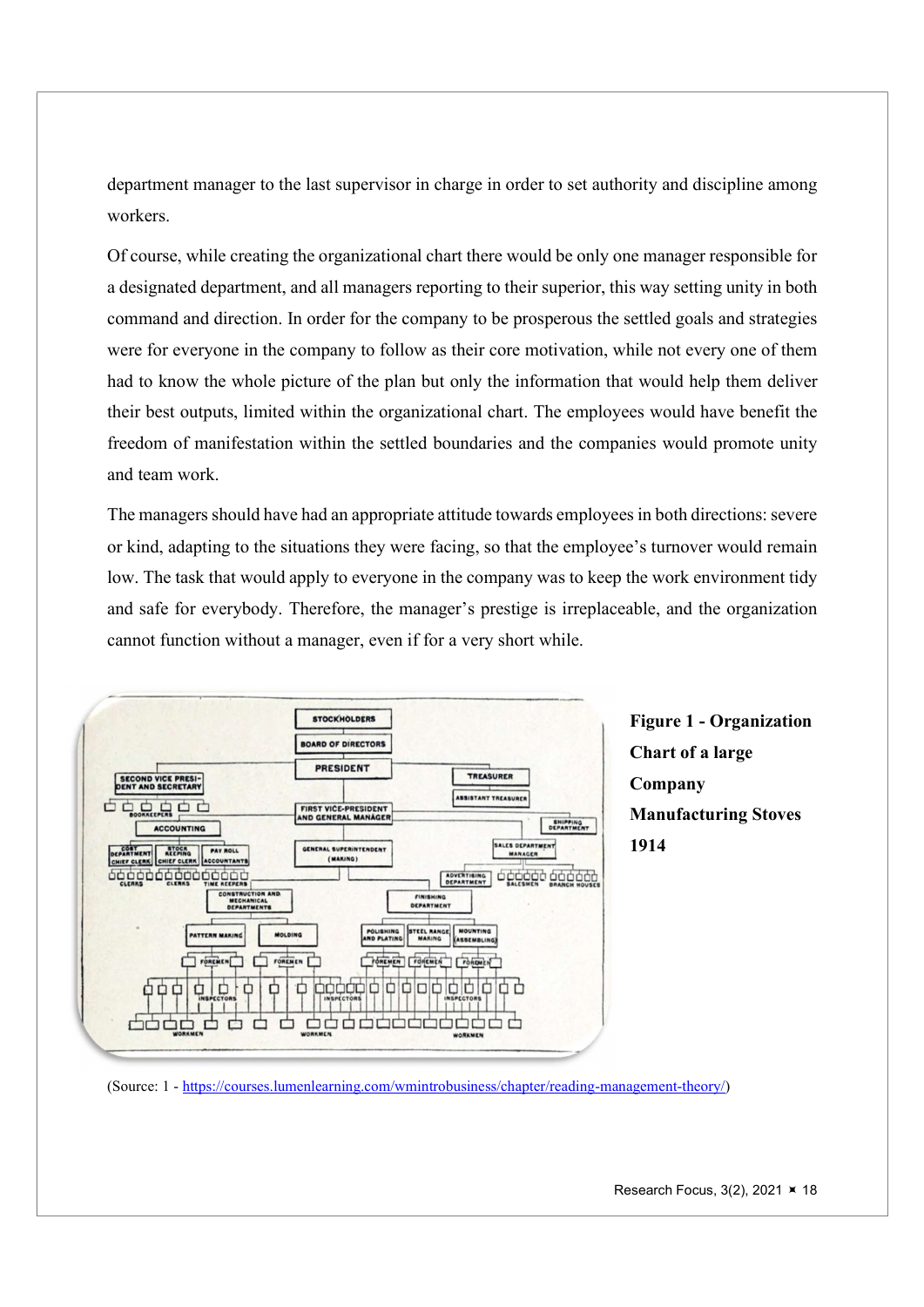For all these principles there is a very logical route-cause-effect as described below.



Figure 2 - Administrative Management Theory Dependencies

Figure 3 - Command and Direction Interdependency



19 **K** Research Focus, 3(2), 2021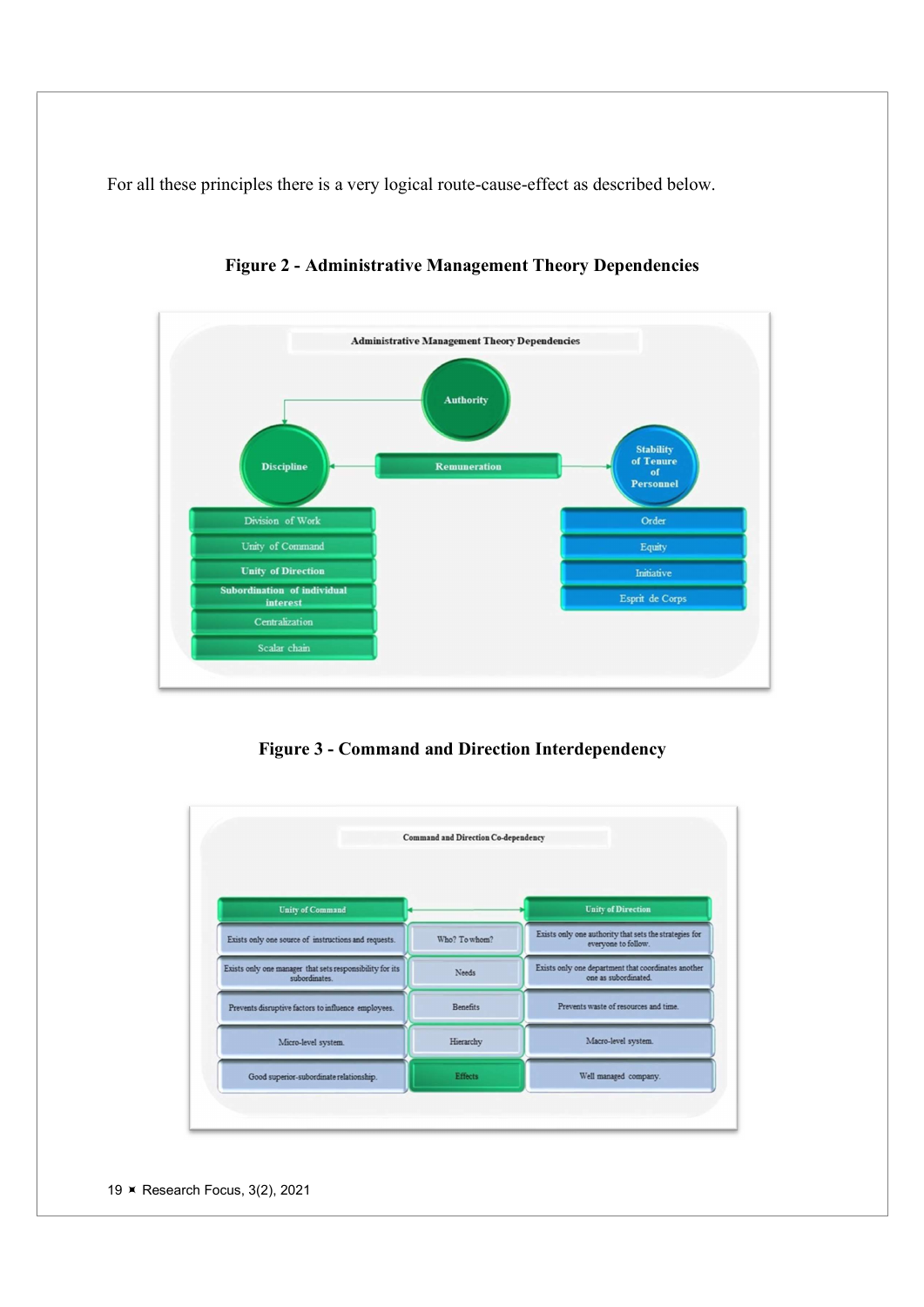Two years later (Taylor, 1911) brought more light on the way the settled order should be applied within The Principles of Scientific Management. This set of principles are meant to design the foundation of a manager's decision using science for every business process or sub process, harmony among employees should provide the best work environment, and that a mental revolution of both managers and subordinates in the sense that they all should work for the same goal which should be: maximise profits for the organization. Further on combining harmony with mental revolution we'll get to the next principle that says that managers and employees should find ground for cooperation in work environment. The individualism was seen disruptive, being a source of competition that was in the way of cooperation. The best productivity of an employee was seen as an effect of education as training on the job; also recruiting was proven to be best if selection would have been realised on scientific base, so that training would have a solid base thus maximised efficiency.

Mayo (1945) introduces the concept of community at the working place as a result of his Hawthorne studies developed into The Human Relations Theory. He showed that people at work should be treated as individuals, social people with different and unique type of needs and skills with desire to develop and growth. The high quality or efficient work was proven to be done by those employees who received attention and were encouraged to get involved. Human relations are "a study of human problems arising from organizational and interpersonal relations" as defined by (Merriam-Webster, since 1872). The most significant traits required to set the best human relations premises are: communication, negotiation, organization (self-discipline), conflict solving orientation and multitasking. The key findings of the research were that the most influential factor in productivity are the human relationships within the work environment.

The Bureaucratic Theory by (Weber, 1946/1958) actually seems to be a renewed concept of (Fayol, 1909)'s Administrative Management Theory, stating that strict order within the organization would have been maintained with clear rules in order for it to be successful; in such type of organization each employee knows their place and their tasks.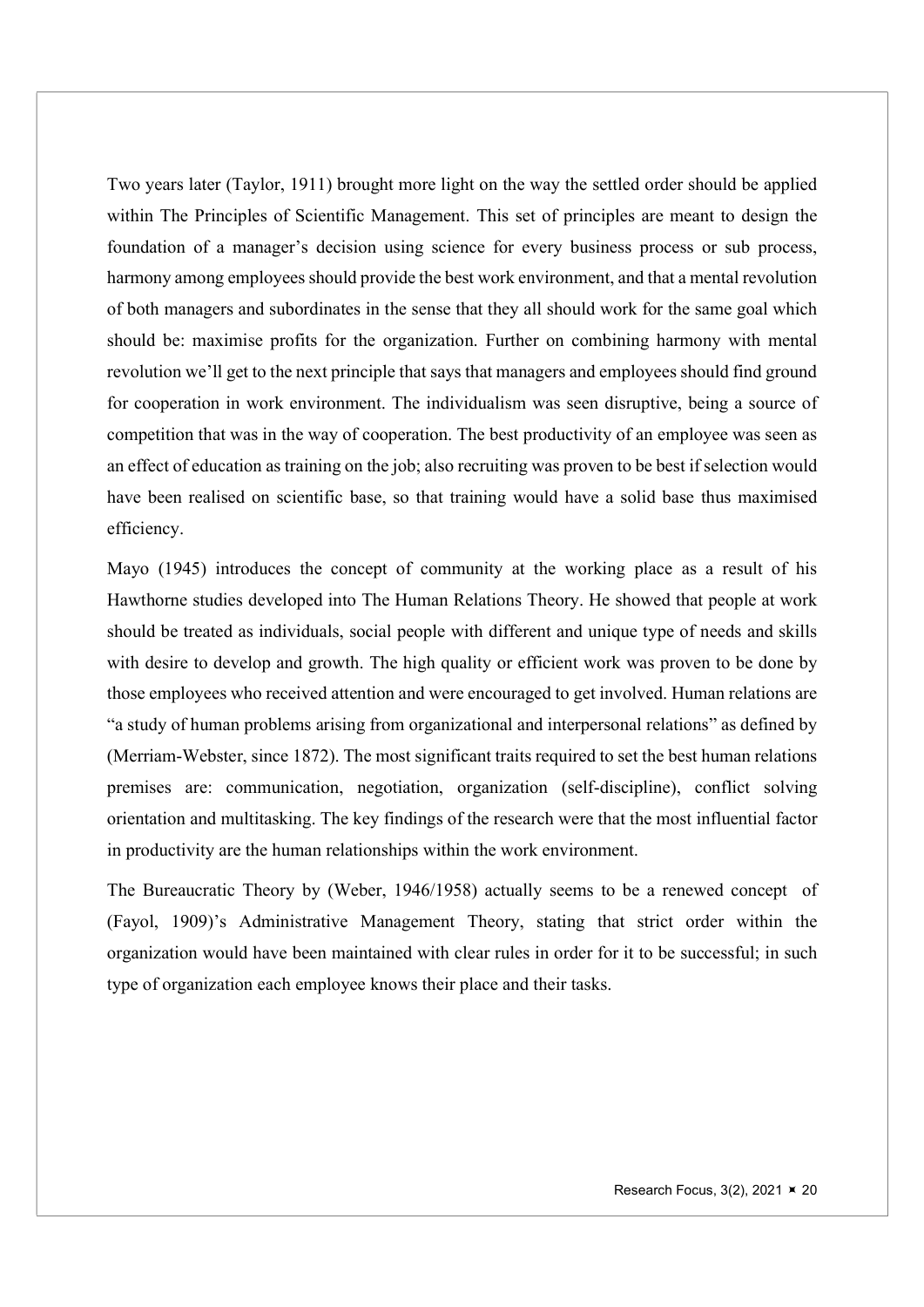# Figure 4 - Bureaucracy's Advantages



Figure 5 - Bureaucracy's Disadvantages

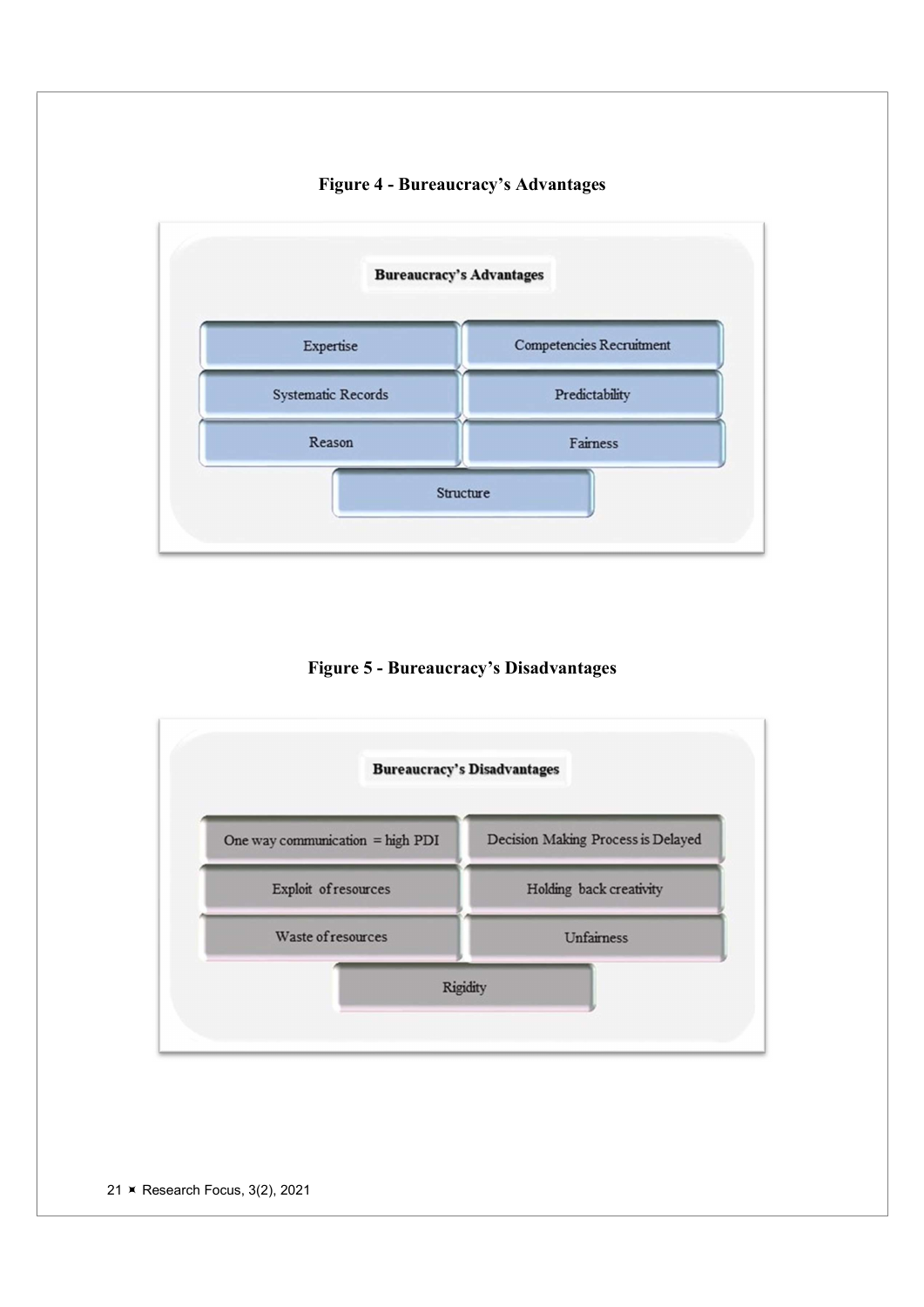McGregor (1960/2006) took further the concept of human relations into profusely studies and meaning. The outcome was that the more valuated and respected the employees are the more quality-effective is their work and also their sense of belonging to a well-respected entity providing responsibility and motivation. He was quite daring to talk about exploitation and manipulation in a work environment as consequence as using various means to controlling human behaviour yet setting premises for motivation and ethical approaches on human relations within a company under the term of human resources. Thus, he described two ways on employee motivation as perceived by managers into Management Theory X & Theory Y.

Within the Theory X we can find the following approach: most people don't really like to work and they will elude it if possible; as most people do not have ambition, sense of responsibility and leadership; most people are naive and resistant to changes; because most people are self-orientated they should be controlled and coerced in order to meet the organization's purposes; not too many people have a creative mind into solving any kind of problem that might occur within the work environment. The conclusion shows that often employees are irresponsible, unintelligent, uninterested, unable to adapt to the company's needs and therefore they should be controlled and directed. In this case the motivation of an employee is the money.

Within Theory Y, we can discover a totally different perspective on how the employee is perceived: most people do not perceive work as a hustle, are committed and responsible, with a sense of proactive attitude resulting in being creative at work.

This way the relationship between management and employees becomes a disciplined partnership where everyone works for the highest purpose of the organization; the managers delegate some of their tasks and also consult their subordinates in the decision making process; there are objectives set at all levels and scientific evaluation terms as settled from the start, helping everyone to broadening their professional path.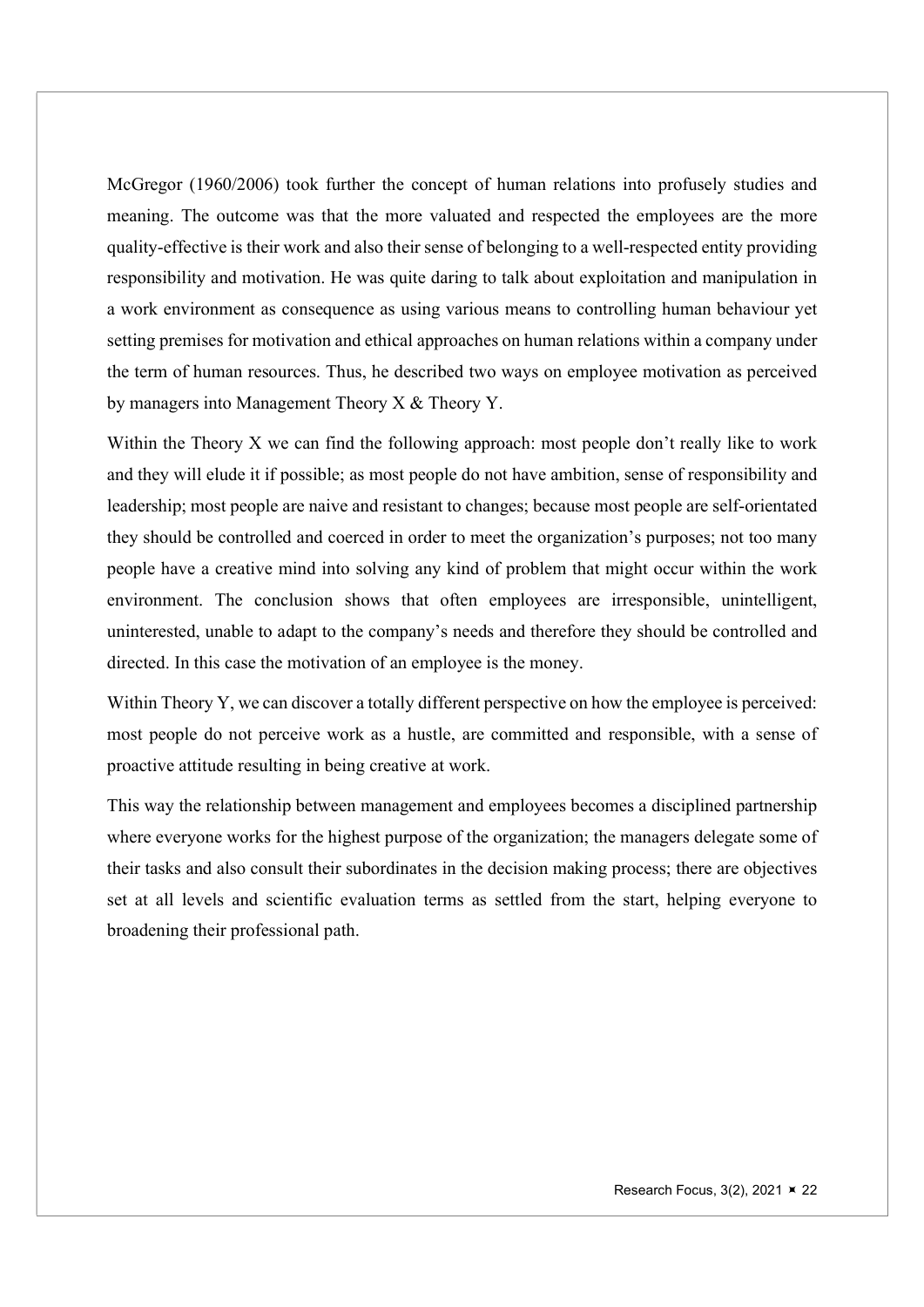#### Figure 6 - Management Theory X & Theory Y

(Source: 2 - https://www.businessballs.com/improving-workplace-performance/mcgregors-xytheory-of-management/)



Later on, Bertalanffy (1968) in General System Theory puts an accent on the individual, in the sense that within every system, each element has its role and importance, thus the efficiency of an organism reaches its highest potentials. In the case of humans this attitude may come only having the right mind-set into wellbeing and integration within the environment.

Fiedler (1970)'s Theory turns towards managers who are defined as leaders having the ability to adapt to a changing environment, not only the work environment but in all their situations.

Here is a breakdown table on the most effective leading style. The acronym LPC stands for Leader's Position Power.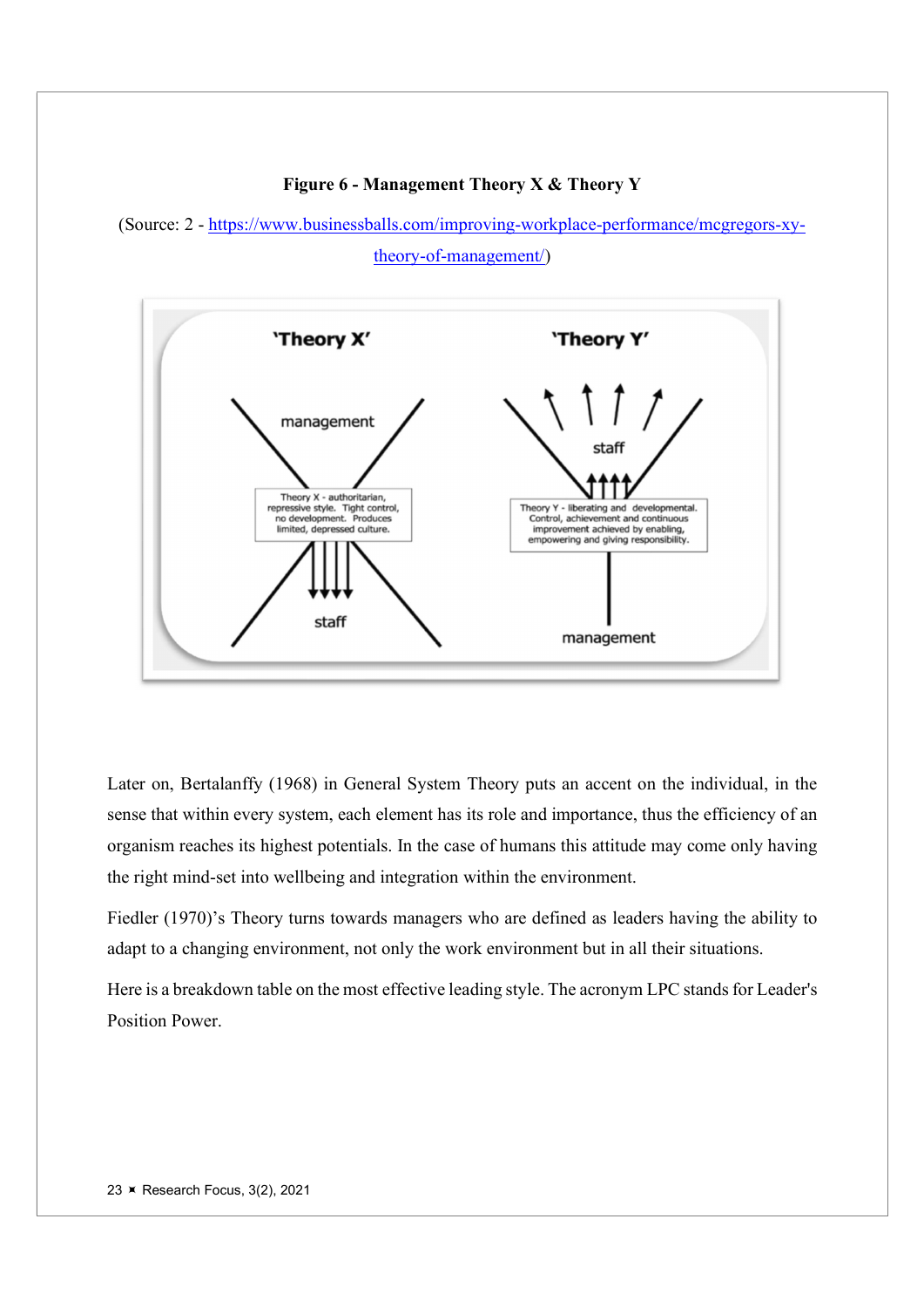## Figure 7 - Breakdown of Most Effective Leader Style

| <b>Leader-Member</b><br><b>Relations</b> | <b>Task Structure</b> | <b>Leader's Position</b><br><b>Power</b> | <b>Most Effective Leader</b> |
|------------------------------------------|-----------------------|------------------------------------------|------------------------------|
| Good                                     | Structured            | Strong                                   | Low LPC                      |
| Good                                     | Structured            | Weak                                     | Low LPC                      |
| Good                                     | Unstructured          | Strong                                   | Low LPC                      |
| Good                                     | Unstructured          | Weak                                     | High LPC                     |
| Poor                                     | Structured            | Strong                                   | <b>High LPC</b>              |
| Poor                                     | Structured            | Weak                                     | <b>High LPC</b>              |
| Poor                                     | Unstructured          | Strong                                   | High LPC                     |
| Poor                                     | Unstructured          | Weak                                     | Low LPC                      |

(Source: 3 - https://www.mindtools.com/pages/article/fiedler.htm)

## 2. Ethics

"Ethics, also called moral philosophy, the discipline concerned with what is morally good and bad and morally right and wrong. The term is also applied to any system or theory of moral values or principles" as defined by (www.britannica.com - Peter Singer, 1999/2020). Ethics is a simple discipline and yet reaches a deep complexity as it starts with the common sense of each person, developed in our own principles that manifest in our behavior affecting not only our private life but also our professional environment. If what happens in our private life can remain private to some extent, our behavior in our professional environment directly affects our colleagues. Starting with only one employee that manifests a type of behavior in their professional environment it will affect several other employees that will manifest differently to the same initial stimulus. To put it allegorically, the reaction generated to a certain stimulus, produced by each and all the employees in a company, at the same time in a certain timeframe, looks like the domino effect replicated randomly and with different and unique intensity for each individual. This effect produces reactions to the initial stimulus, that does not get carried out backwards to its initiator but creates another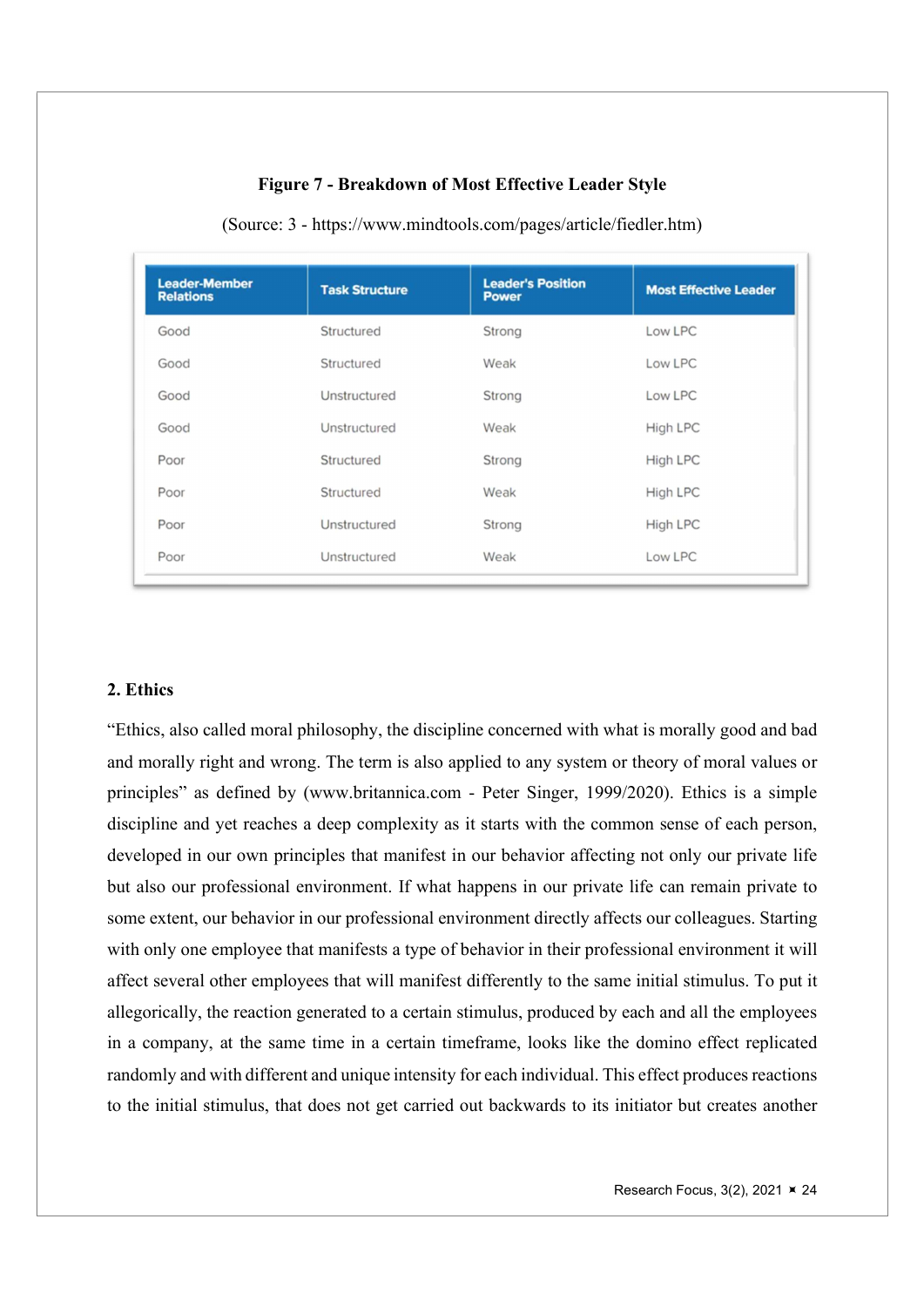wave of reactions and so on and on, multiplied infinitely in the daily professional work environment. But we need to be focused, responsible and constantly alert while conducting our daily business giving the fact that we must be productive daily and any disturbing factor should be set aside. Therefore, in order to prevent, control and repress chaos or other types of disruptive behaviors we need rules and regulations gathered in a coherent document to set both boundaries and values that apply to each individual and should be abided by each individual, equally, without discrimination.

Ethics applies to individuals, companies, study disciplines, conceptual thesis, and beyond, so much that actually we could say that ethics happens at all levels of human being interaction, in all types of environment.

### 3. Writing a Management Philosophy

After studying the management discipline, ethics, the company and the market environment along with the strategy to follow, we should focus and choose on the best practices, as each of us perceive it differently, and decide the path to take. The Management Philosophy can be looked at as if it is a mission statement, a company's code of principles where the manager lays their own values.

The key is communication: simple, open, direct and clear towards and for everyone within the company. Therefore, we should define the functional attributes of the manager, integrated within the vision to be implemented. Then we should explain which type of relationship is expected to have between manager and employees also elucidating the manager's role. The relationship with employees would be for the best to stand within the leadership-strategy concept. Now for a better impact with the company's employees the manager should share some of his traits that support their vision, followed by the strategy or strategies that wants to implement within the work environment.

Thus, a good management philosophy has a good practitioner of inherent values and principles, also with an open mind so that they could adapt when needed in order to demonstrate their skills, empowering their employees with strength and motivation yet also delegating tasks if necessary.

A Management Philosophy should conclude showing how this chosen concept adopted within the global strategy are useful into the manager prosper professional life.